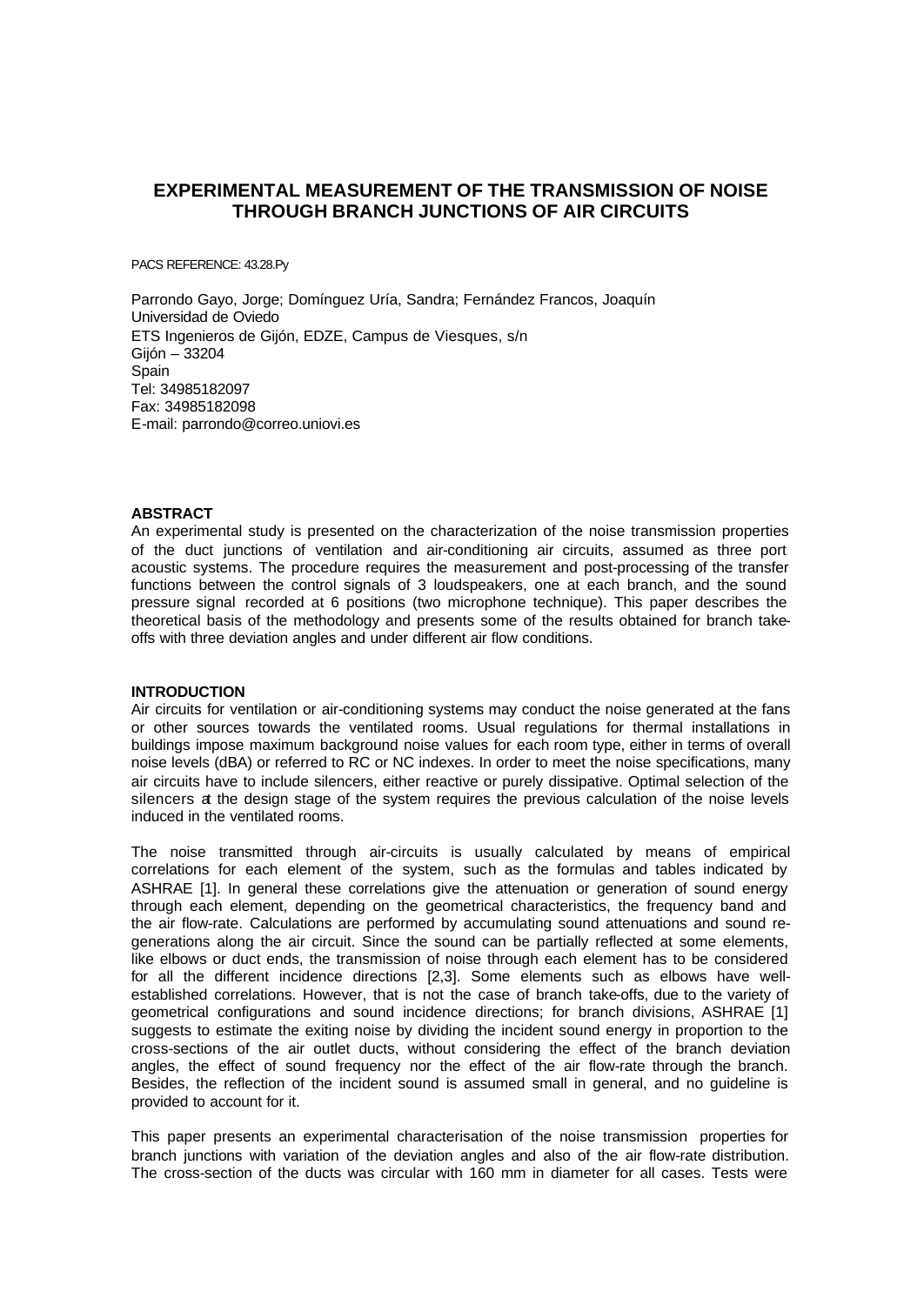

Figure 1. Schematics of a 3 port acoustic system, with sound pressure waves at each port.

performed by means of the twomicrophone technique for each branch, under imposition of controlled acoustic loads with loudspeakers [3, 4]. Each branch was considered as a three-port system with two state variables for each port: the entering and the exiting pressure waves, assumed as plane waves. For such a system, the noise transmission properties are described with 9 complex transfer functions. The type of methodology has been previously applied to two-port elements such as fans or elbows [4, 5, 6]. This paper describes the theoretical basis of the study, the experimental set-up, the signal analysis methodology and the results obtained.

#### **CHARACTERIZATION METHOD**

If the elements under study are considered as invariant linear acoustic systems with 3 input/output ports, a, b and c, they can be fully described by means of 6 state-variables (2 for each port). Since the final purpose is the prediction of the sound transmitted along the air circuits, assumed as plane waves, the most convenient state-variables are the incident pressure waves  $(p_{+})$  and the reflected pressure waves  $(p_{-})$  at each port (figure 1). With these state variables, the equation that characterizes a 3 port acoustic element, i.e. a duct junction with 3 branches, can be expressed as:

$$
\begin{pmatrix} p_{a+} \\ p_{b+} \\ p_{c+} \end{pmatrix} = \begin{pmatrix} R_a & T_{ba} & T_{ca} \\ T_{ab} & R_b & T_{cb} \\ T_{ac} & T_{bc} & R_c \end{pmatrix} \begin{pmatrix} p_{a-} \\ p_{b-} \\ p_{c-} \end{pmatrix} + \begin{pmatrix} p_a^s \\ p_b^s \\ p_c^s \end{pmatrix} = M \begin{pmatrix} p_{a-} \\ p_{b-} \\ p_{c-} \end{pmatrix} + V
$$
(1)

In equation (1), **M**, the dispersion matrix, collects the passive properties of noise reflection and transmission for the incoming sound from each branch side, and **V**, the source vector, represents the noise generated at the junction itself, mostly due to flow separation at the deviating branches and the corresponding turbulence production. The terms of the source vector **V** are not usually important except for high air velocities and great deviation angles. The present study has been focused on the noise transmission properties alone, i.e., on the determination of the dispersion matrix **M**. According to this model, the noise transmission properties of a branch junction are characterized by 9 complex parameters, which depend on the frequency as well as on the aerodynamic conditions. The module of these parameters



represents the fraction of the amplitude of incident pressure at one port that becomes transmitted (or reflected) to any of the other ports of the branch junction (figure 2).

In order to determine the dispersion matrix **M** with no disturbing influence from the source vector **V**, the technique derived by Lavrentjev et al. [4] has been used. The method, once adapted to the 3 port case, consists in applying

Figure 2. Coefficients of sound reflection and transmission for a 3 port acoustic system (elements of the dispersion matrix **M**).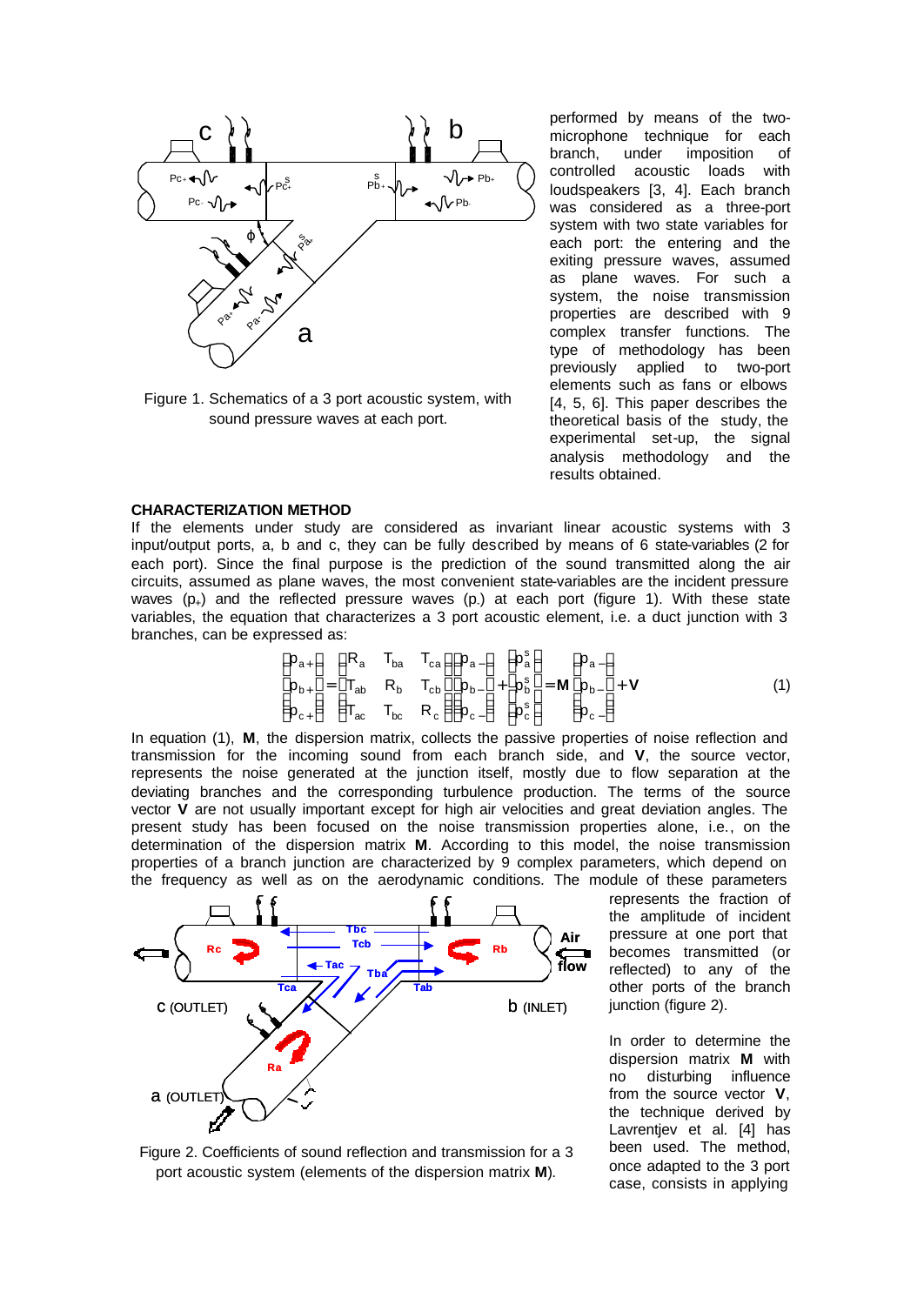three controlled acoustic states, by means of three loudspeakers, each at one side of the branch (the loudspeakers are to be mounted so that the air-flow is not significantly perturbed). Each acoustic state corresponds to one of the loudspeakers emitting sound while the other two are disconnected. The elements of **M** and **V** are not altered by the imposition of external acoustic loads. Hence, denoting each acoustic state with the super-index I, II or III, equation (1) may be extended to:

$$
\begin{pmatrix} p_{a+}^{\perp} & p_{a+}^{\perp} & p_{a+}^{\perp\perp} \\ p_{b+}^{\perp} & p_{b+}^{\perp} & p_{b+}^{\perp\perp} \\ p_{c+}^{\perp} & p_{c+}^{\perp\perp} & p_{c+}^{\perp\perp} \end{pmatrix} = \begin{pmatrix} R_a & T_{ab} & T_{ac} \\ T_{ba} & R_b & T_{bc} \\ T_{ca} & T_{cb} & R_c \end{pmatrix} \begin{pmatrix} p_{a-}^{\perp} & p_{a-}^{\perp\perp} & p_{a-}^{\perp\perp} \\ p_{b-}^{\perp} & p_{b-}^{\perp\perp} & p_{b-}^{\perp\perp} \\ p_{c-}^{\perp} & p_{c-}^{\perp\perp} & p_{c-}^{\perp\perp} \end{pmatrix} + \begin{pmatrix} p_a^s \\ p_b^s \\ p_b^s \\ p_c^s \end{pmatrix}
$$
(2)

Assuming that the loudspeaker noise is not correlated with the aerodynamic noise generated at the duct junction, the transfer functions between the electric signal driving the active loudspeaker and the sound pressures of the source vector **V** must be zero. In consequence, the source vector **V** can be eliminated from equation (2) by considering not the sound pressure waves but the transfer functions H between the loudspeaker electric signals and those sound pressure waves:

$$
\begin{pmatrix}\nH_{ea_{+}}^{l} & H_{ea_{+}}^{l} & H_{ea_{+}}^{l} \\
H_{eb_{+}}^{l} & H_{eb_{+}}^{l} & H_{eb_{+}}^{l} \\
H_{ec_{+}}^{l} & H_{ec_{+}}^{l} & H_{ec_{+}}^{l} \\
\end{pmatrix} = \begin{pmatrix}\nR_a & T_{ab} & T_{ac} \\
T_{ba} & R_b & T_{bc} \\
T_{ca} & T_{cb} & R_c\n\end{pmatrix} \begin{pmatrix}\nH_{ea_{-}}^{l} & H_{ea_{-}}^{l} & H_{ea_{-}}^{l} \\
H_{eb_{-}}^{l} & H_{eb_{-}}^{l} & H_{eb_{-}}^{l} \\
H_{eb_{-}}^{l} & H_{eb_{-}}^{l} & H_{eb_{-}}^{l} \\
H_{ec_{-}}^{l} & H_{ec_{-}}^{l} & H_{ec_{-}}^{l} \\
\end{pmatrix}
$$
\n(3)

From this system of equations, a solution can be obtained for each of the elements of the dispersion matrix, in terms of the different transfer functions. As an example, the parameters Ra, Tab and Tac, that characterize how the sound pressure wave entering through port a is distributed to the other ports, can be expressed as:

$$
\left\{ \begin{aligned} R_{a}&=\frac{H_{ea+}^{I}\left(H_{eb-}^{II}-H_{ec-}^{II}H_{eb-}^{III}\right)+H_{ea+}^{II}\left(H_{ec-}^{I}-H_{eb-}^{III}-H_{ec-}^{I}\right)+H_{ea+}^{III}\left(H_{eb-}^{I}H_{ec-}^{II}-H_{ec-}^{I}\right)}{detH_{-}} \\ T_{ab}&=\frac{H_{ea+}^{I}\left(H_{ec-}^{II}-H_{ea-}^{III}-H_{ea-}^{II}\right)+H_{ea+}^{III}\left(H_{ea-}^{I}-H_{ec-}^{II}-H_{ec-}^{I}\right)+H_{ea+}^{III}\left(H_{ec-}^{I}-H_{ea-}^{I}-H_{ea-}^{I}\right)}{detH_{-}} \\ T_{ac}&=\frac{H_{ea+}^{I}\left(H_{ea-}^{II}-H_{eb-}^{III}-H_{eb-}^{II}\right)+H_{ea+}^{II}\left(H_{eb-}^{I}-H_{ea-}^{II}-H_{ea-}^{II}\right)+H_{ea+}^{III}\left(H_{ea-}^{I}-H_{eb-}^{II}-H_{ea-}^{I}\right)}{detH_{-}} \end{aligned} \right. \tag{4}
$$

where detH. is:

 $\mathsf{r}$ 

$$
\det H_{-} = (H_{ea}^{I} - H_{eb}^{II} - H_{ec}^{III} + H_{ec}^{I} - H_{ea}^{II} - H_{eb}^{III} - H_{eb}^{I} - H_{ec}^{II} - H_{ea}^{III}) + (-1) \cdot (H_{ec}^{I} - H_{eb}^{II} - H_{ea}^{III} - H_{eb}^{II} - H_{ea}^{III} - H_{ec}^{III} - H_{eb}^{III} - H_{eb}^{III} - H_{eb}^{III} - H_{eb}^{III} - H_{eb}^{III} - H_{eb}^{III} - H_{eb}^{III} - H_{eb}^{III} - H_{eb}^{III} - H_{eb}^{III} - H_{eb}^{III} - H_{eb}^{III} - H_{eb}^{III} - H_{eb}^{III} - H_{eb}^{III} - H_{eb}^{III} - H_{eb}^{III} - H_{eb}^{III} - H_{eb}^{III} - H_{eb}^{III} - H_{eb}^{III} - H_{eb}^{III} - H_{eb}^{III} - H_{eb}^{III} - H_{eb}^{III} - H_{eb}^{III} - H_{eb}^{III} - H_{eb}^{III} - H_{eb}^{III} - H_{eb}^{III} - H_{eb}^{III} - H_{eb}^{III} - H_{eb}^{III} - H_{eb}^{III} - H_{eb}^{III} - H_{eb}^{III} - H_{eb}^{III} - H_{eb}^{III} - H_{eb}^{III} - H_{eb}^{III} - H_{eb}^{III} - H_{eb}^{III} - H_{eb}^{III} - H_{eb}^{III} - H_{eb}^{III} - H_{eb}^{III} - H_{eb}^{III} - H_{eb}^{III} - H_{eb}^{III} - H_{eb}^{III} - H_{eb}^{III} - H_{eb}^{III} - H_{eb}^{III} - H_{eb}^{III} - H_{eb}^{III} - H_{eb}^{III} - H_{eb}^{III} - H_{eb}^{III} - H_{eb}^{III} - H_{eb}^{III} - H_{eb}^{III} - H_{eb}^{III} - H_{eb}^{III} - H_{eb}^{III} - H_{eb}^{III} - H_{eb}^{III} - H_{eb}^{III} - H_{eb}^{III} - H_{eb}^{III} - H_{eb}^{III} - H_{eb}^{III} - H_{eb}^{III} - H_{eb}^{III} - H_{eb}^{III} - H_{eb}^{III} - H_{eb}^{III} - H_{eb}^{III} - H_{eb}^{III} - H_{
$$

Similar formulations can be easily deduced for the other elements of the dispersion matrix **M**.

In order to use equations (4) and (5) in practice, the transfer functions of those equations must be referred to measurable magnitudes. However, a microphone does not capture the incident pressure waves  $(p_{+})$  or the exiting ones  $(p_{-})$ , but the combination of both. This problem can be overcome by using two microphones for each of the branches a, b and c, at positions 1 and 2 (see figure 1). For each branch, the pressure waves that travel either in the positive or in the negative direction pass at those two positions with a phase delay that is proportional to the separation distance and to the sound wave number. If  $s_a$ ,  $s_b$  and  $s_c$  are the separation distances of each microphone pair,  $k_{\text{a}}$ ,  $k_{\text{b}}$  and  $k_{\text{c}}$  are the wave numbers of the incident sound at each branch, and  $k_{a+}$ ,  $k_{b+}$  and  $k_{c+}$  are the wave numbers of the exiting sound, the transfer functions of equations (4) and (5) can be referred to the measurable transfer functions by means of:

$$
H_{ea_{+}} = \frac{H_{ea_{2}}e^{-ik_{a}\cdot s_{a}} - H_{ea_{1}}}{e^{ik_{a}\cdot s_{a}} - e^{-ik_{a}\cdot s_{a}}}
$$
\n
$$
H_{eb_{+}} = \frac{H_{eb_{2}}e^{-ik_{b}\cdot s_{b}} - H_{eb_{1}}}{e^{ik_{b}\cdot s_{a}} - e^{-ik_{b}\cdot s_{b}}}
$$
\n
$$
H_{eb_{-}} = \frac{H_{eb_{2}}e^{-ik_{b}\cdot s_{b}} - H_{eb_{1}}}{e^{ik_{b}\cdot s_{a}} - e^{-ik_{b}\cdot s_{b}}}
$$
\n
$$
H_{eb_{-}} = \frac{-H_{eb_{2}}e^{-ik_{b}\cdot s_{a}} - e^{-ik_{a}\cdot s_{a}}}{e^{ik_{b}\cdot s_{a}} - e^{-ik_{b}\cdot s_{b}}}
$$
\n
$$
H_{eb_{-}} = \frac{-H_{eb_{2}}e^{-ik_{b}\cdot s_{b}} + H_{eb_{1}}}{e^{ik_{b}\cdot s_{a}} - e^{-ik_{b}\cdot s_{b}}}
$$
\n
$$
H_{ec_{-}} = \frac{-H_{ec_{2}}e^{-ik_{c}\cdot s_{c}} + H_{ec_{1}}}{e^{ik_{c}\cdot s_{c}} - e^{-ik_{c}\cdot s_{c}}}
$$
\n(6)

Equation (6) has to be applied for each of the three acoustic loads I, II and III (these superindexes have been omitted in equation 6). The air velocity along each of the branches has to be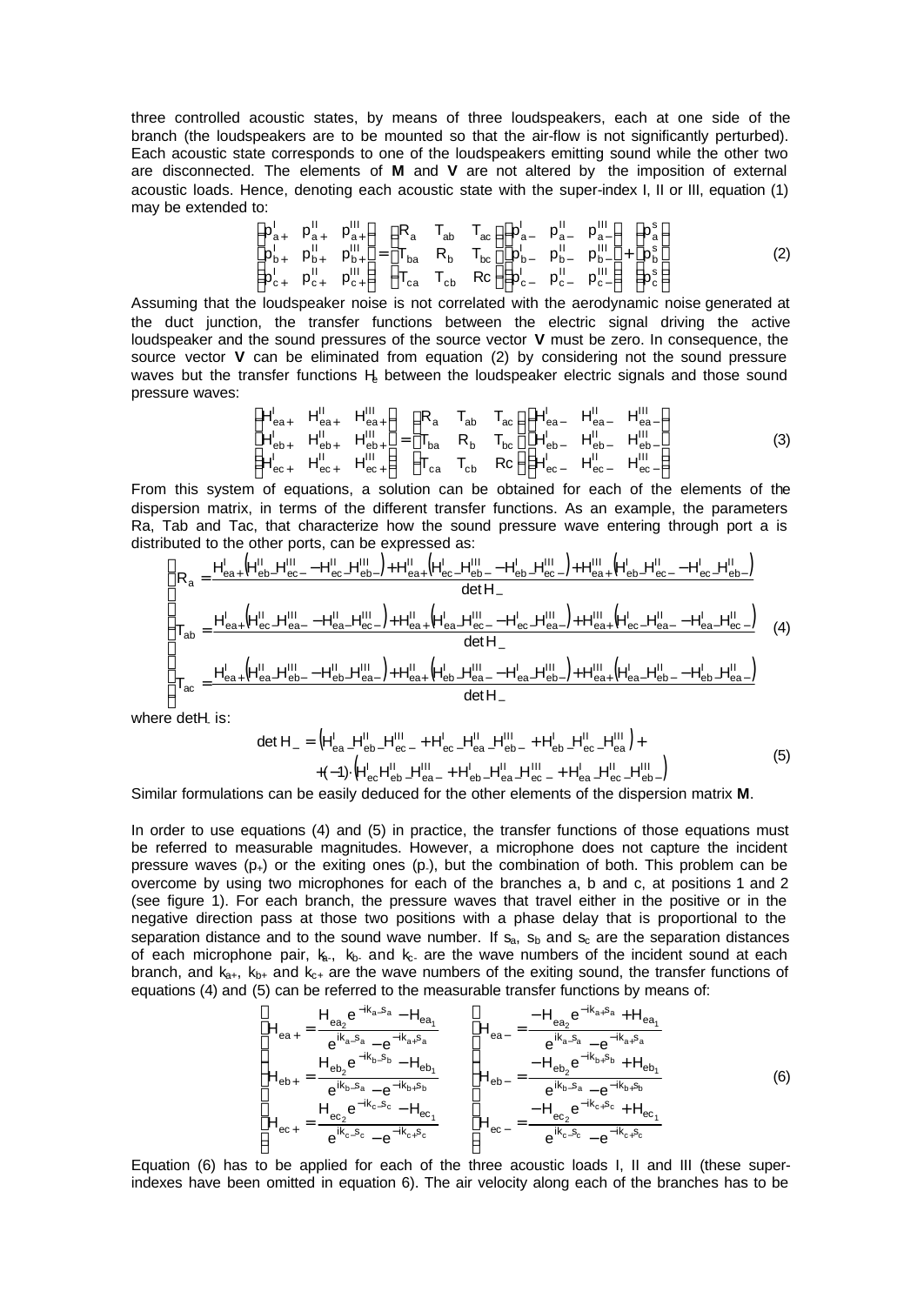introduced to obtain the effective sound speed and calculate the corresponding wave numbers. All this methodology can be further extended to obtain the elements of the source vector **V** as well, as described in references [4,5].

Equations (4-6) allow for the determination of the 9 complex elements of the dispersion matrix **M**, as a linear function of frequency. However, the common practice for noise transmision calculations in ventilation and air-conditioning circuits is to consider the sound power propagated for each octave or third of octave frequency bands [1]. The coefficients of sound power transmission or reflection for each frequency band can be estimated from the elements of the disperssion matrix **M**, as the average of the square of the modules for the frequencies of that band. Then they can be converted to sound attenuations expressed in dB.

#### **EXPERIMENTAL EQUIPMENT AND PROCEDURE**

The methodology described above was put into practice with a series of laboratory tests to determine the sound power transmission properties of several duct junctions, varying the deviation angles and the air flow conditions. Three PVC pipes with 160 mm in internal diameter were used for the branches of the test junction. At each pipe, at 2.5 m from the junction, a 6 inch loudspeaker was mounted on a lateral opening with an inclination of 45º, so that the air flow was not disturbed. One of the branches was connected to the air supply system, that consisted of a centrifugal fan with an oulet cross-section of 400 mm in diameter, a dissipative silencer with several annular sound absorbent chambers of increasing external diameter, and a transition duct to reduce the cross-section to the 160 mm diameter (figure 3). The loudspeakers were controlled from a white noise signal generator. The silencer was inserted to reduce the fan noise below the level of the loudspeakers. The air flow-rate through the circuit could be regulated with a variable restrictor at the end of the two exit ducts. The air velocity was measured with a turbine anemometer.



Figure 3. Experimental set-up: fan, silencer and test air circuit, with duct junction and loudspeakers at the 3 branches.

On each of the three branches two 1/2 inch microphones could be located flush-mounted, at 300 mm and 410 mm from the junction (positions 1 and 2 of microphones in figure 1). A 01dB Symphonie analizer was used to capture and process the sound pressure signals of the microphones and the electric signals of the loudspeakers. During each test the analyzer produced the transfer functions between the 3 loudspeakers and the 6 microphone signals, with a frequency span from 300 Hz to 1300 Hz. The sampling period for each of the transfer functions was at least 3 minutes. These 18 transfer functions were provided as input data for an especially designed calculation program. This program performed the calculations indicated in equations (4-6) of the preceeding section, to obtain the sound transmission coefficients of the dispersion matrix **M**.

## **EXPERIMENTAL RESULTS**

Experiments were conducted on branch take-offs with nominal deviation angles  $\omega = 45^\circ$ , 67° and  $87^\circ$ , relative to the direction of the inlet duct (figure 1). In all cases the designation of the branches is:  $a =$  branch take-off;  $b =$  air flow inlet;  $c =$  air flow outlet, lined with duct b (figures 1-3). Some examples of the transfer functions (module and argument) obtained between the loudspeaker and the microphone signals are shown in figure 4. The configuration for figure 4 was:  $\varphi$ =45°; active loudspeaker: at branch a; microphone signals: a1, b1 and c1; air mean velocity: 15 m/s at branches a and c.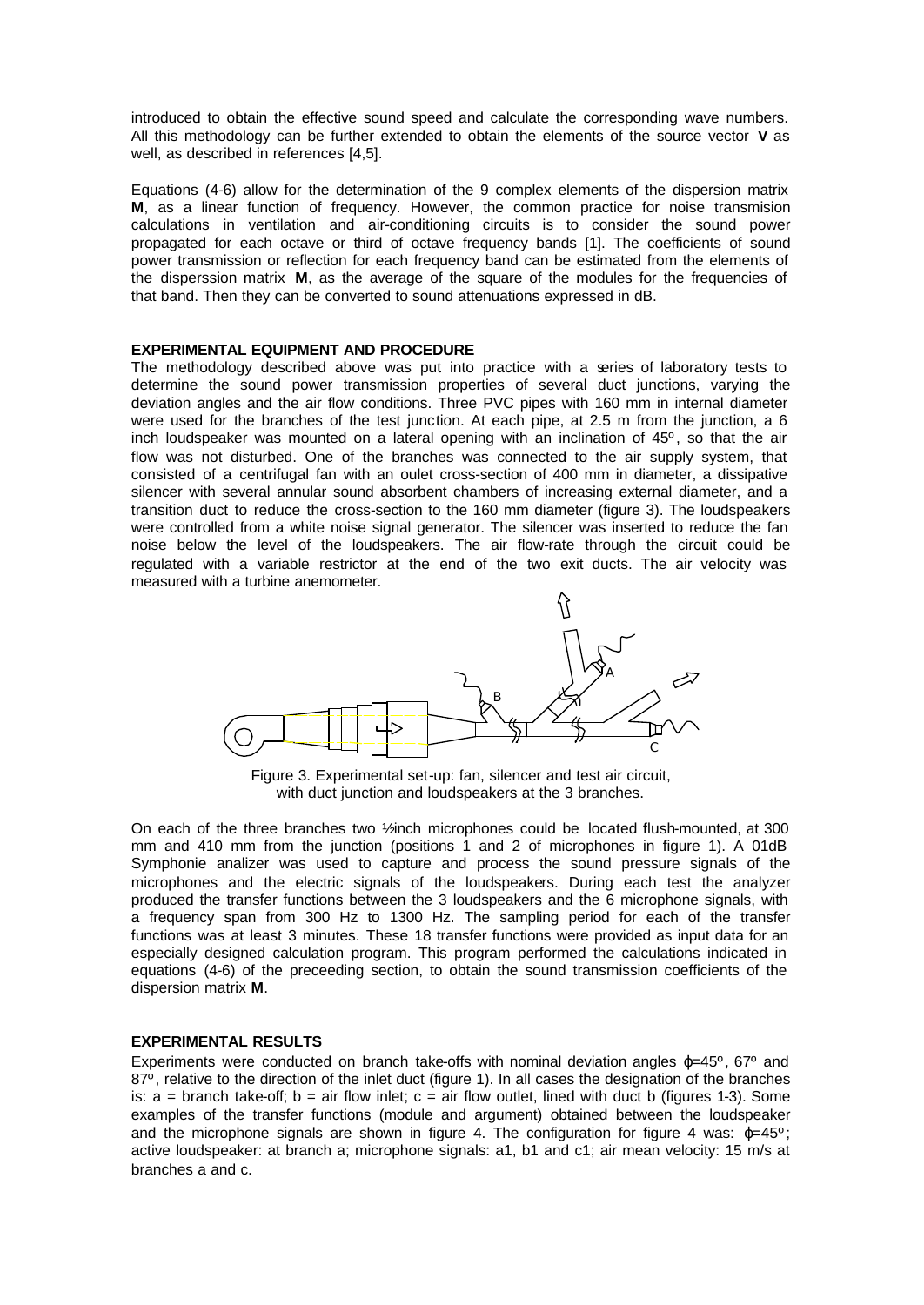

Figure 4. Transfer functions between loudspeaker signal (at branch a) and microphone signals (positions a1, b1 and c1), for  $\varphi$ =45° and air velocity of 15 m/s at branches a and c.



Figure 5. Transmission coefficients for incoming sound at branch a (flow-rate=0,  $\varphi$ =45°,  $\varphi$ =87°).



Figure 6. Sound reflection coefficients (flow-rate=0, ϕ=45º, ϕ=87º).



Figure 7. Sound transmission coefficients Tbc and Tcb for  $\varphi$ =45°, with no flow-rate and with an air velocity of 15 m/s (at branches a and c).